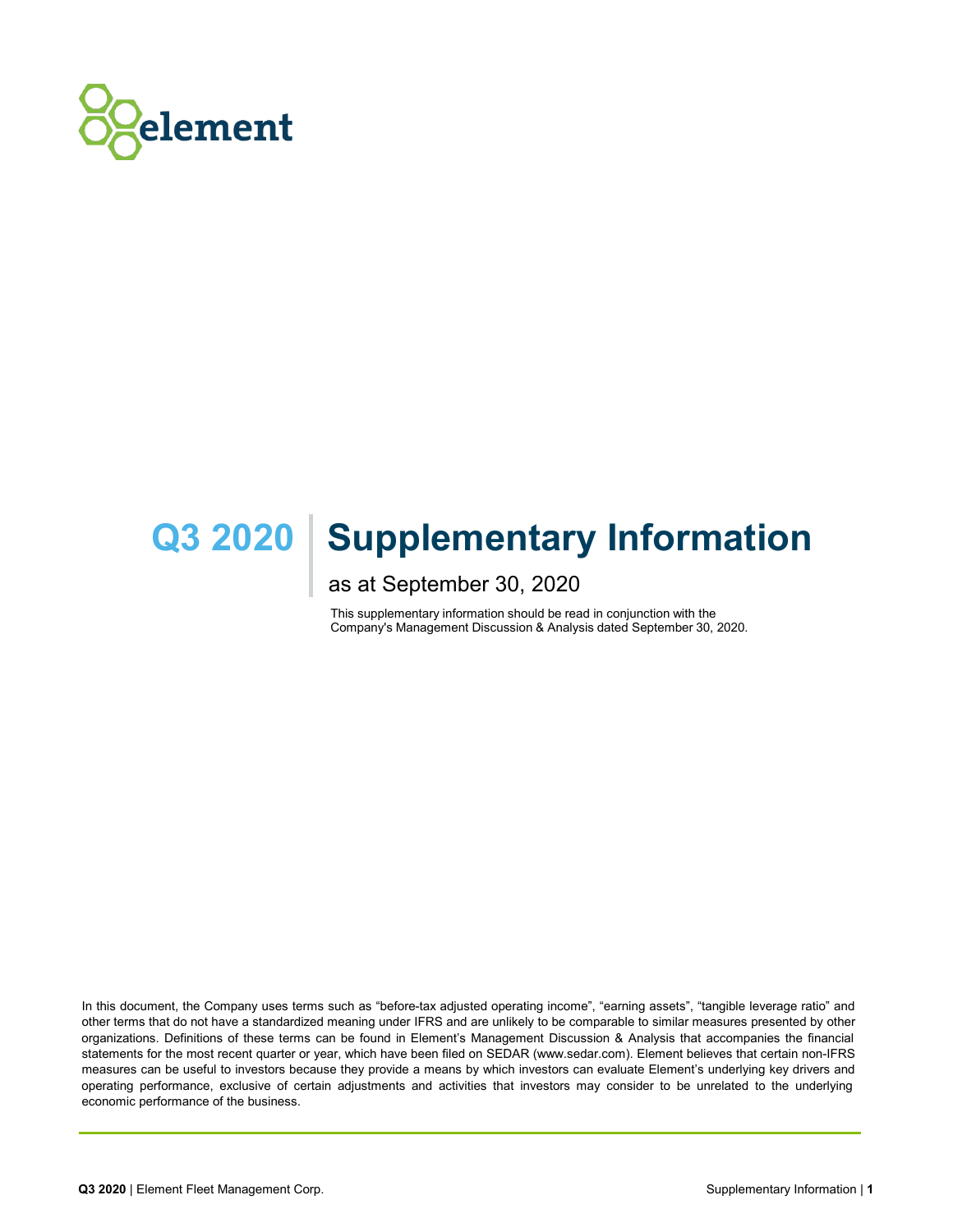# **FORWARD-LOOKING STATEMENTS DISCLAIMER**

The following pages provide information management believes is relevant to an assessment and understanding of the financial condition, results and operations of Element Fleet Management Corp. (the "Company" or "Element") as at and for the three- and nine-month period ended September 30, 2020, and should be read in conjunction with the Company's Q3 Management Discussion & Analysis and interim condensed consolidated financial statements and accompanying notes for the three- and nine-months ended September 30, 2020. All monetary figures are in millions of Canadian dollars unless otherwise noted or for per share amounts. Additional information regarding the Company is available on SEDAR at www.sedar.com and on the Company's website at www.elementfleet.com.

#### **CAUTIONARY STATEMENT**

**THIS ANALYSIS HAS BEEN PREPARED TAKING INTO CONSIDERATION INFORMATION AVAILABLE TO OCTOBER 27, 2020. CERTAIN STATEMENTS CONTAINED IN THIS REPORT CONSTITUTE "FORWARD-LOOKING STATEMENTS". IN SOME CASES THE FORWARD-LOOKING STATEMENTS CAN BE IDENTIFIED BY WORDS OR PHRASES SUCH AS "MAY", "CAN", "WILL", "EXPECT", "GUIDANCE", "PLAN", "ANTICIPATE", "TARGET", "INTEND", "POTENTIAL", "ESTIMATE", "BELIEVE" OR THE NEGATIVE OF THESE TERMS, OR OTHER SIMILAR EXPRESSIONS INTENDED TO IDENTIFY FORWARD-LOOKING STATEMENTS, INCLUDING, AMONG OTHERS, STATEMENTS REGARDING ELEMENT'S TRANSFORMATION PLAN, GROWTH PROSPECTS AND OBJECTIVES, ABILITY TO DRIVE OPERATIONAL EFFICIENCIES, ASSETS, BUSINESS STRATEGY, COMPETITIVE POSITIONING, ABILITY TO CREATE VALUE FOR SHAREHOLDERS, THE EVOLUTION OF ELEMENT'S BUSINESS, THE AVAILABILITY OF FUNDS FROM OPERATIONS, CASH FLOW GENERATION, BUSINESS INTEGRATION, STRATEGIC ASSESSMENT, BUSINESS OUTLOOK, ELEMENT'S DIVIDEND POLICY AND THE PAYMENT OF FUTURE DIVIDENDS, ELEMENT'S PROPOSED SHARE PURCHASES, INCLUDING THE NUMBER OF COMMON SHARES TO BE REPURCHASED, THE TIMING THEREOF AND TSX ACCEPTANCE OF THE NORMAL COURSE ISSUER BID AND ANY RENEWAL THEREOF AND OTHER EXPECTATIONS REGARDING FINANCIAL OR OPERATING PERFORMANCE AND METRICS. SUCH STATEMENTS REFLECT THE COMPANY'S CURRENT VIEWS WITH RESPECT TO FUTURE EVENTS AND ARE SUBJECT TO INHERENT RISKS, UNCERTAINTIES AND NUMEROUS ASSUMPTIONS, INCLUDING, WITHOUT LIMITATION, THE IMPACT OF THE COVID-19 PANDEMIC, GENERAL ECONOMIC CONDITIONS, OPERATIONAL CAPABILITIES, TECHNOLOGICAL DEVELOPMENT, RELIANCE ON DEBT FINANCING, DEPENDENCE ON BORROWERS, INABILITY TO SUSTAIN RECEIVABLES, COMPETITION, INTEREST RATES, REGULATION, INSURANCE, FAILURE OF KEY SYSTEMS, DEBT SERVICE, FUTURE CAPITAL NEEDS AND SUCH OTHER RISKS OR FACTORS DESCRIBED FROM TIME TO TIME IN REPORTS OF ELEMENT, INCLUDING HEREIN AND IN ELEMENT'S MD&A AND ANNUAL INFORMATION FORM, WHICH HAVE BEEN FILED ON SEDAR AND MAY BE ACCESSED AT WWW.SEDAR.COM. THE COVID-19 PANDEMIC HAS CAST ADDITIONAL UNCERTAINTY ON ELEMENT'S INTERNAL EXPECATIONS, ESTIMATES, PROJECTIONS, ASSUMPTIONS AND BELIEFS. THE DURATION, EXTENT AND SEVERITY OF THE IMPACT THE COVID-19 PANDEMIC, INCLUDING MESAURES TO PREVENT ITS SPREAD, WILL HAVE ON ELEMENT'S BUSINESS IS HIGHLY UNCERTAIN AND DIFFICULT TO PREDICT AT THIS TIME.**

**BY THEIR NATURE, FORWARD-LOOKING STATEMENTS INVOLVE NUMEROUS ASSUMPTIONS, KNOWN AND UNKNOWN RISKS AND UNCERTAINTIES, BOTH GENERAL AND SPECIFIC, WHICH CONTRIBUTE TO THE POSSIBILITY THAT PREDICTIONS, FORECASTS, PROJECTIONS AND OTHER FORMS OF FORWARD-LOOKING INFORMATION MAY NOT OCCUR OR BE ACHIEVED. MANY FACTORS COULD CAUSE ELEMENT'S ACTUAL RESULTS, PERFORMANCE OR ACHIEVEMENTS TO BE MATERIALLY DIFFERENT FROM ANY FUTURE RESULTS, PERFORMANCE OR ACHIEVEMENTS THAT MAY BE EXPRESSED OR IMPLIED BY SUCH FORWARD-LOOKING STATEMENTS AND READERS ARE CAUTIONED THAT THE LIST OF FACTORS IN THE FOREGOING PARAGRAPH IS NOT EXHAUSTIVE. SHOULD ONE OR MORE OF THESE RISKS OR UNCERTAINTIES MATERIALIZE, OR SHOULD ASSUMPTIONS UNDERLYING THE FORWARD-LOOKING STATEMENTS PROVE INCORRECT, ACTUAL RESULTS MAY VARY MATERIALLY FROM THOSE DESCRIBED HEREIN AS INTENDED, PLANNED, ANTICIPATED, BELIEVED, ESTIMATED OR EXPECTED. ACCORDINGLY, READERS ARE CAUTIONED NOT TO PLACE UNDUE RELIANCE ON FORWARD-LOOKING STATEMENTS OR INTERPRET OR REGARD FORWARD-LOOKING STATEMENTS AS GUARANTEES OF FUTURE OUTCOMES, AS NO FORWARD-LOOKING STATEMENT MAY BE GUARANTEED. EXCEPT AS MAY BE REQUIRED BY APPLICABLE CANADIAN SECURITIES LAWS, THE COMPANY DOES NOT INTEND, AND DISCLAIM ANY OBLIGATION TO UPDATE OR REWRITE ANY FORWARD-LOOKING STATEMENTS WHETHER ORAL OR WRITTEN AS A RESULT OF NEW INFORMATION, FUTURE EVENTS OR OTHERWISE.**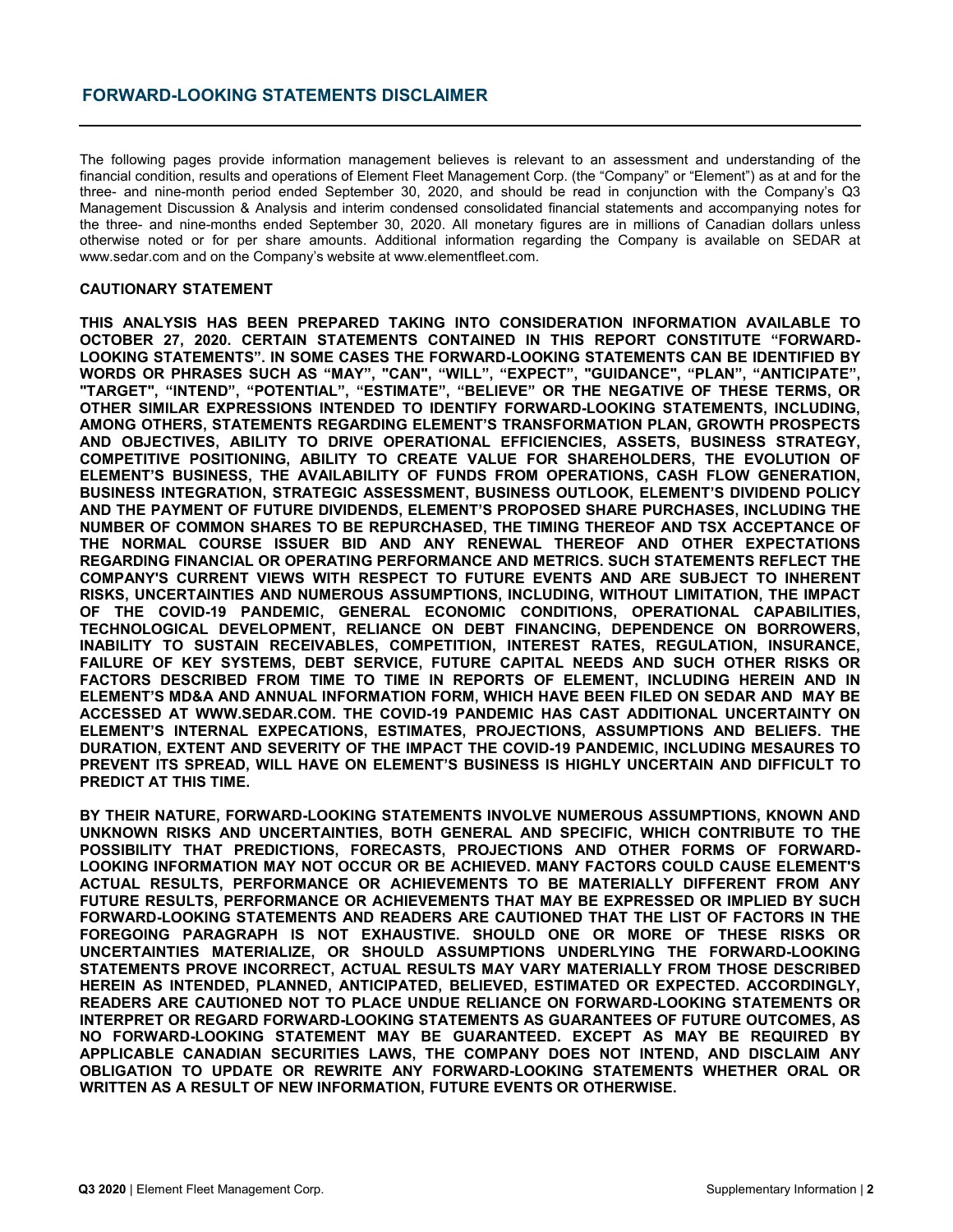# **TABLE OF CONTENTS**

| Section                                       | <b>Content</b>                                                                                                                                                                                                                                                                                                                                                            |
|-----------------------------------------------|---------------------------------------------------------------------------------------------------------------------------------------------------------------------------------------------------------------------------------------------------------------------------------------------------------------------------------------------------------------------------|
| А.                                            | <b>TRANSFORMATION PROGRAM</b>                                                                                                                                                                                                                                                                                                                                             |
| 1.1<br>1.2<br>1.3<br>1.4<br>1.5               | Transformation progress in Q3 2020<br>Cumulative: actioned and targeted operating income improvements<br>Delivery and anticipated delivery of operating income improvements actioned<br>Cumulative actioned, and run-rate of delivered, operating income improvements<br>Cumulative actioned operating income improvements, and investments in our transformation program |
| В.                                            | <b>OPERATING RESULTS</b>                                                                                                                                                                                                                                                                                                                                                  |
| 2.1<br>2.2                                    | Free cash flow<br>Free cash flow and adjusted operating income per common share                                                                                                                                                                                                                                                                                           |
| 3.1<br>3.2<br>3.3<br>3.4                      | $2Q20 \rightarrow 3Q20$ Adjusted operating income<br>$2Q20 \rightarrow 3Q20$ Opex<br>Operating leverage<br>Pre-tax return on common equity                                                                                                                                                                                                                                |
| C.                                            | <b>BALANCE SHEET AND ASSETS UNDER MANAGEMENT</b>                                                                                                                                                                                                                                                                                                                          |
| 4.1<br>4.2<br>4.3<br>4.4<br>4.5<br>4.6<br>4.7 | Assets under management by geography<br>Originations<br>Assets under management (constant currency)<br>Assets under management<br>2Q20 → 3Q20 Assets under management<br>$2Q20 \rightarrow 3Q20$ Interim funded assets<br>$2Q20 \rightarrow 3Q20$ End-of-period earning assets                                                                                            |
| 5.0                                           | Tangible leverage ratio                                                                                                                                                                                                                                                                                                                                                   |
| 6.0                                           | Value of tax assets                                                                                                                                                                                                                                                                                                                                                       |
| D.                                            | <b>COVID-19-RELATED ITEMS OF INTEREST</b>                                                                                                                                                                                                                                                                                                                                 |
|                                               | How has the economic slowdown impacted your liquidity?                                                                                                                                                                                                                                                                                                                    |
| 7.0                                           | Working capital release                                                                                                                                                                                                                                                                                                                                                   |
|                                               | How has the economic slowdown impacted your servicing income?                                                                                                                                                                                                                                                                                                             |
| 8.1<br>8.2                                    | Client vehicle usage<br>Service transaction volumes                                                                                                                                                                                                                                                                                                                       |
|                                               | How has the economic slowdown impacted remarketing?                                                                                                                                                                                                                                                                                                                       |
| 8.3                                           | Remarketing performance                                                                                                                                                                                                                                                                                                                                                   |
|                                               | How has the economic slowdown impacted clients' ability to stay current and your ability to collect?                                                                                                                                                                                                                                                                      |
| 9.1<br>9.2                                    | Payment deferrals<br>Delinquency schedule                                                                                                                                                                                                                                                                                                                                 |
| 10.0                                          | Impaired receivables                                                                                                                                                                                                                                                                                                                                                      |
|                                               |                                                                                                                                                                                                                                                                                                                                                                           |

All monetary figures are in millions of Canadian dollars unless otherwise noted or for per share amounts.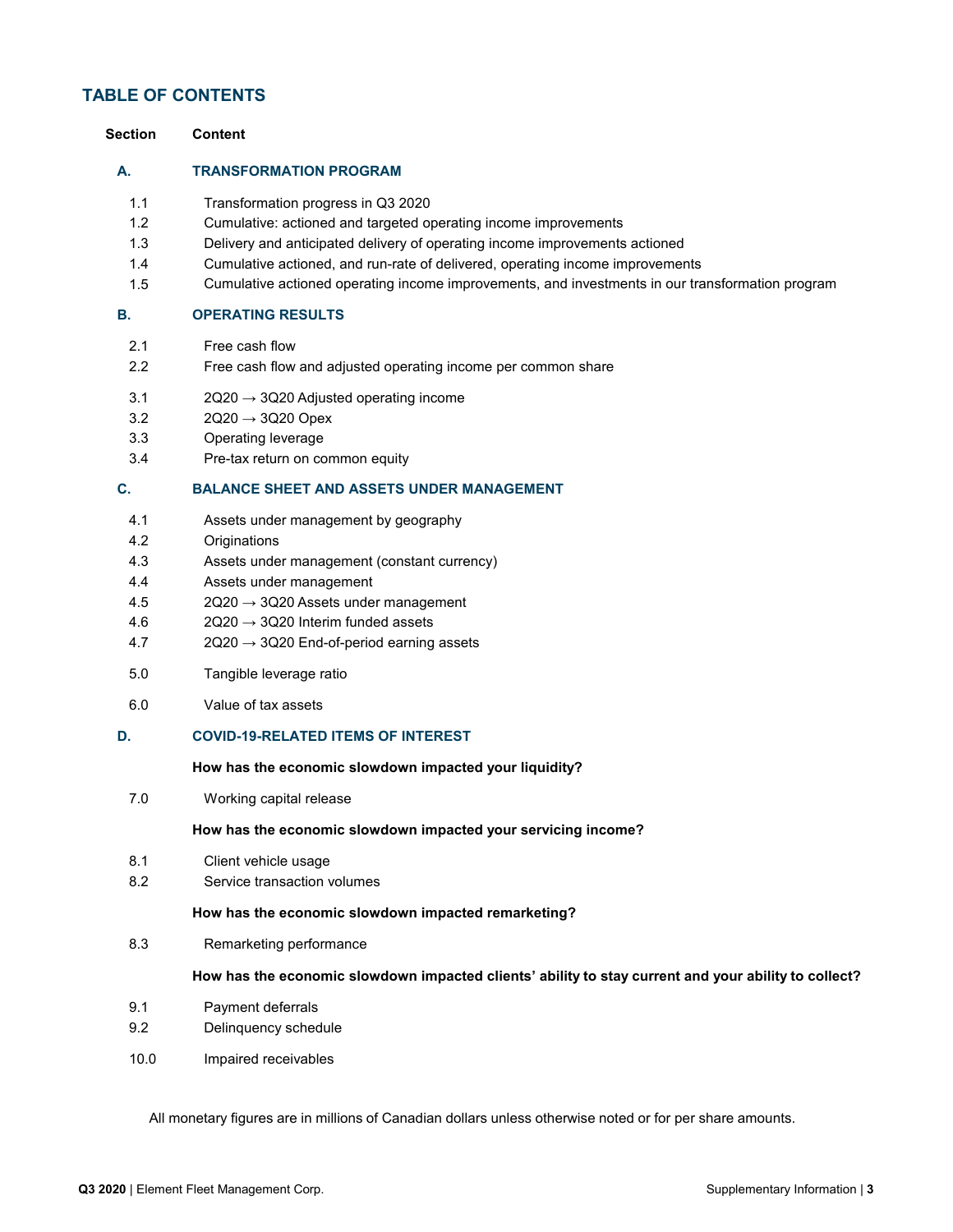# **Transformation Program**

# **Definitions**

| "Actioned"            | A profitability improvement initiative has been "actioned"<br>when Element has taken all steps required for the initiative<br>to deliver value. The value of an "actioned" initiative is the<br>run-rate of the resulting profitability improvement. |
|-----------------------|------------------------------------------------------------------------------------------------------------------------------------------------------------------------------------------------------------------------------------------------------|
| "Operating<br>income" | Operating income before tax.                                                                                                                                                                                                                         |
| "Delivered"           | A profitability improvement is "delivered" as each dollar of<br>cost savings or revenue increase is reflected in Element's<br>operating income.                                                                                                      |
| "Run-rate"            | The maximum potential annual value that a profitability<br>improvement initiative can deliver.                                                                                                                                                       |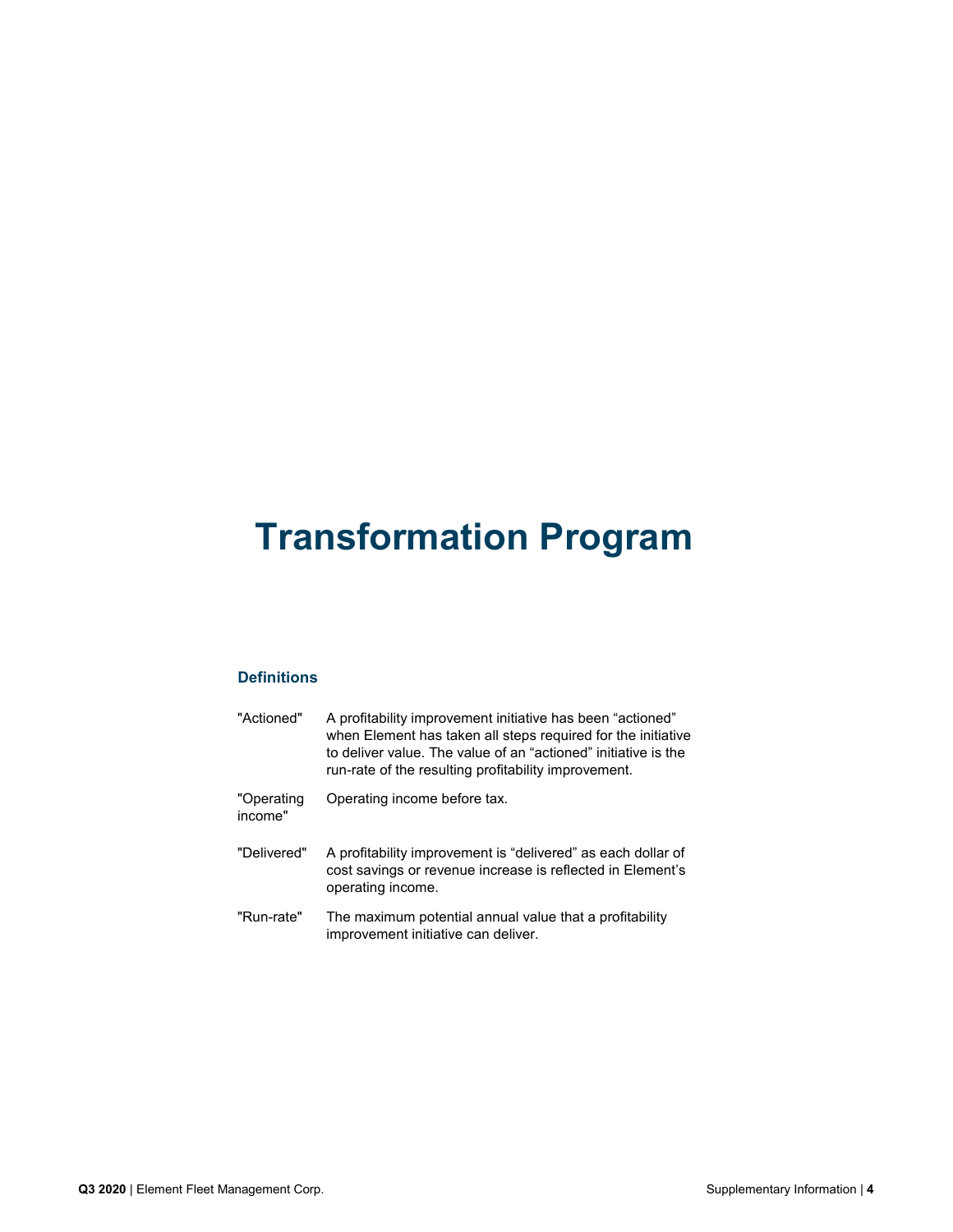# **A. TRANSFORMATION PROGRAM**

#### **1.1 Transformation progress in Q3 2020**

As of September 30, 2020, we have surpassed our \$180 million end-goal for profit improvement initiatives actioned during our 27-month client-focused transformation. We exceeded our original end-goal of \$150 million such initiatives earlier this year; and - in anticipation of doing so - we had increased our end-goal to \$180 million as of Q3 2019. With three months of transformation remaining, we have actioned \$189 million of annual run-rate pre-tax operating income improvements, including an incremental \$23 million since June 30, 2020. Some examples are:

In Q3, we actioned \$3.1 million of revenue growth initiatives with our revenue assurance team focused on working through its robust list of opportunities - particularly those enabled by IT.

By working with our strategic suppliers to improve contractual terms and the overall client experience, we actioned an incremental \$3.8 million of direct cost savings this quarter across our North American business.

Free cash flow from our transformation program is used to pay down debt, resulting in interest expense savings. We have actioned another \$6.5 million of such interest expense and other savings on financing costs<sup>1</sup> in Q3.

As we continue to right-size the business, our indirect procurement teams continue to consolidate and renegotiate contracts with vendors and contractors, which resulted in \$4.5 million of actioned operating income improvements this quarter.

We actioned \$5.1 million of productivity improvements in the quarter, enabled by automation of work, our 'right person, right place' mandate, and our work location strategy.



1. \$5 million of actioned initiatives in the 'Interest expense, other' category reflect the annual run-rate savings on preferred share dividends and related cash taxes due to the redemption of the Series G shares.

#### **1.2 Cumulative: actioned and targeted operating income improvements**

With cumulative \$189 million of actioned operating income improvements as of Q3, we have surpassed the \$180 million endgoal of our transformation program – three months ahead of schedule. We will finish the transformation program strong as we continue to overachieve for our clients, our business, our people and our investors.

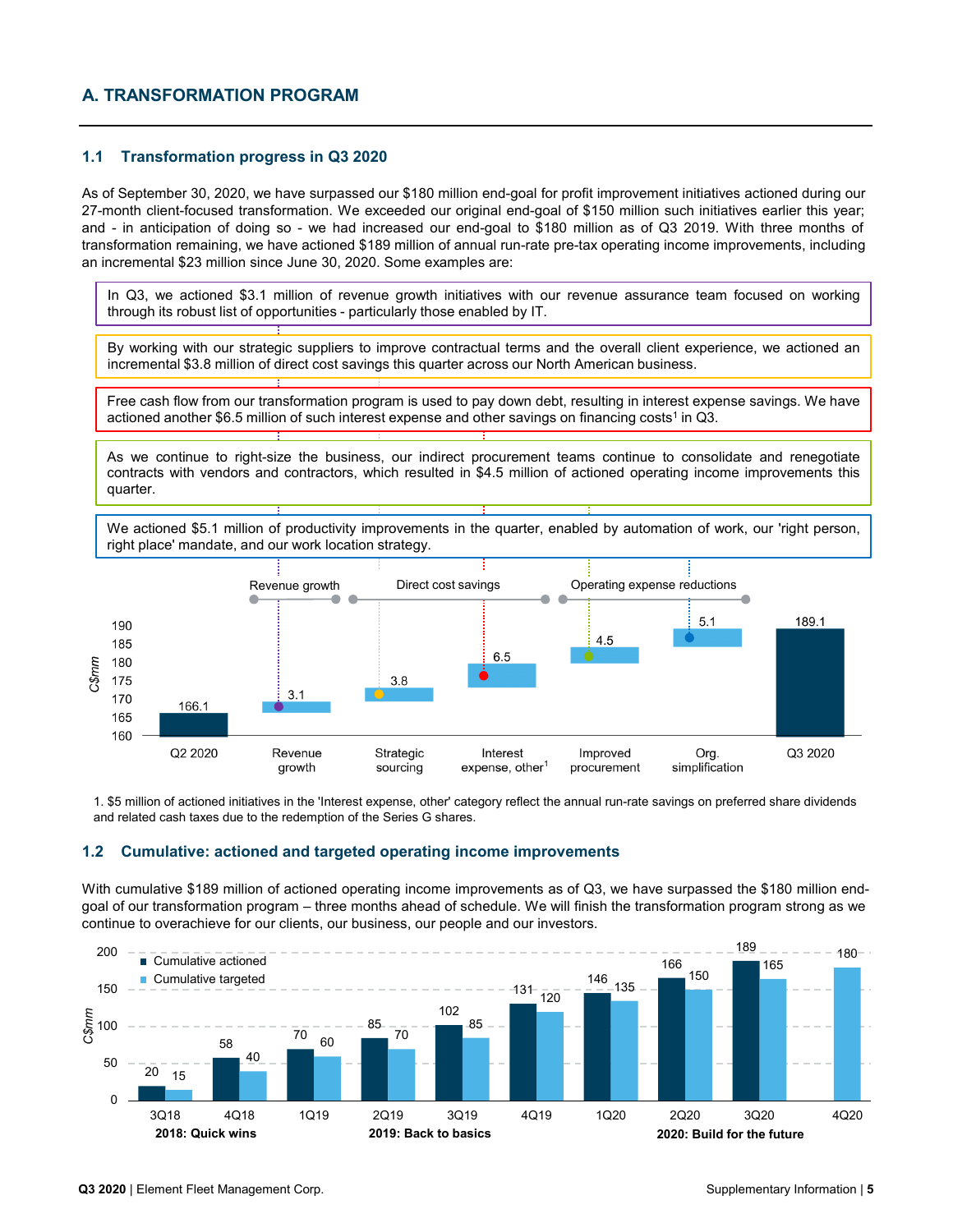# **A. TRANSFORMATION PROGRAM**

# **1.3 Delivery and anticipated delivery of operating income improvements actioned**

We anticipate our actioned initiatives will deliver approximately \$129 million of operating income enhancement (~\$0.23 EPS) in 2020.

| C\$mm                 | <b>FY18</b> | 1019 | 2Q19 | 3Q19 | 4Q19 | <b>FY19</b> | 1Q20 | 2Q20 | 3Q20 | 4Q20 | <b>FY20</b> |
|-----------------------|-------------|------|------|------|------|-------------|------|------|------|------|-------------|
| Revenue growth        | 2.9         | 3.6  | 4.5  | 4.9  | 3.7  | 16.6        | 4.2  | 4.3  |      |      | 22          |
| Direct cost savings   | 1.1         | 1.4  | 3.0  | 4.8  | 4.6  | 14.1        | 8.2  | 7.7  | 7.2  |      | 30          |
| Opex reductions       | 2.1         | 6.4  | 8.5  | 10.9 | 14.2 | 39.8        | 16.6 | 18.3 | 20.2 | 22   | 77          |
| Op income improvement | 6.1         | 11.4 | 16.0 | 20.6 | 22.5 | 70.5        | 29.0 | 30.3 | 34.5 | 35   | 129         |

1. Numbers in this Section 1.3 table may not perfectly add-up due to rounding.

#### **1.4 Cumulative actioned, and run-rate of delivered, operating income improvements**



#### **1.5 Cumulative actioned operating income improvements, and investments in our transformation program**

As of Q3 2020, we have made \$188 million of one-time investments in our transformation program. These one-time investments will be completed in 2020.

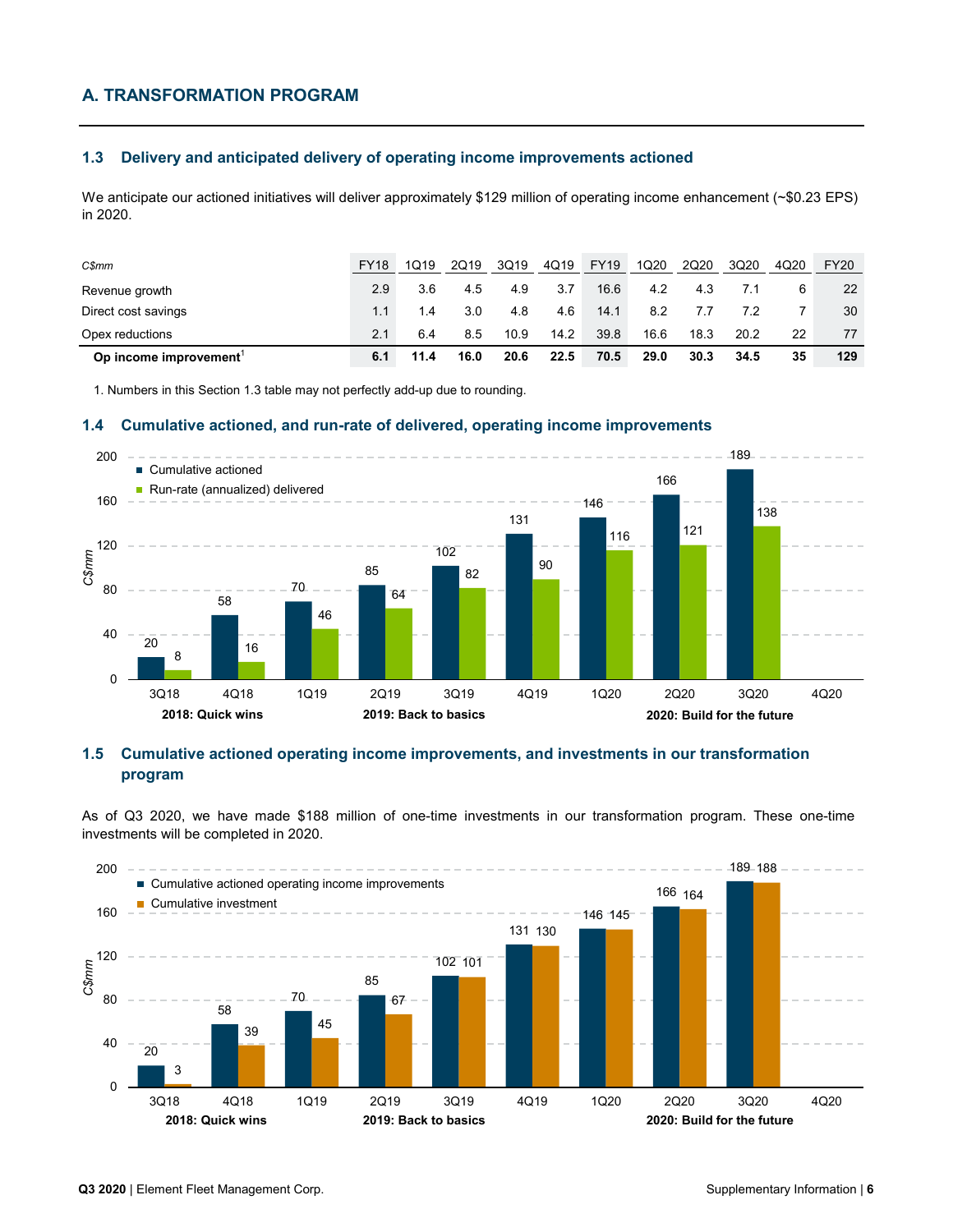# **Operating Results**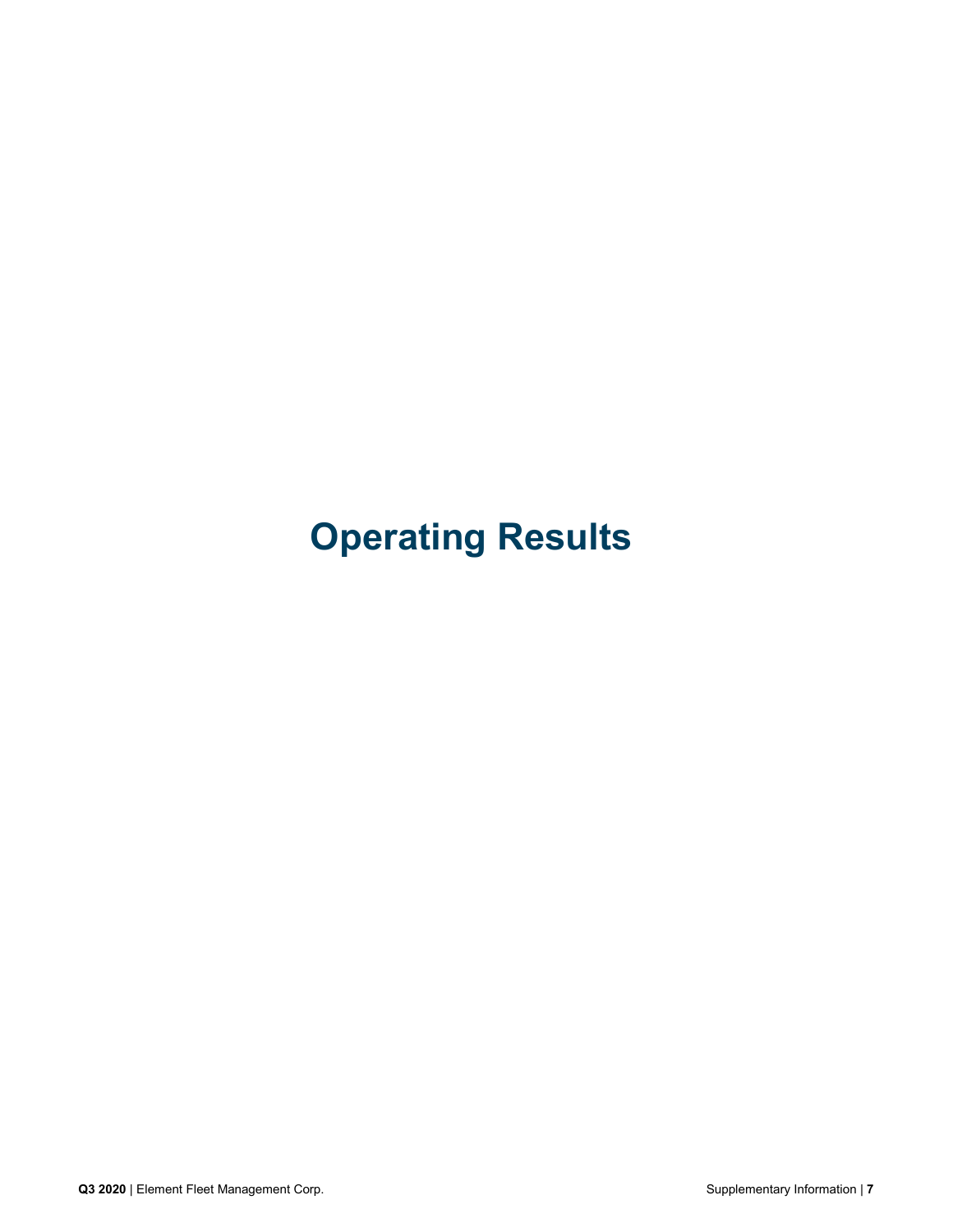# **B. OPERATING RESULTS**

#### **2.1 Free cash flow**

| C\$mm (except free cash flow per common share)   | <b>FY17</b> | <b>FY18</b> | 1Q19  | 2Q19  | 3Q19  | 4Q19  | <b>FY19</b> | 1Q20  | 2Q20  | 3Q20     |
|--------------------------------------------------|-------------|-------------|-------|-------|-------|-------|-------------|-------|-------|----------|
| Before-tax adjusted operating income             | 466.6       | 387.1       | 122.0 | 126.0 | 127.6 | 138.4 | 514.0       | 129.3 | 111.1 | 129.0    |
| Add/(subtract): non-cash expenses/(revenue)      |             |             |       |       |       |       |             |       |       |          |
| and cash revenue/(expenses) $^1$                 | (34.2)      | 25.4        | 13.4  | 12.2  | 33.9  | 14.2  | 73.7        | 28.4  | 18.8  | 18.5     |
| <b>Cash from operations</b>                      | 432.4       | 412.5       | 135.4 | 138.2 | 161.5 | 152.6 | 587.7       | 157.7 | 130.0 | 147.6    |
| Subtract: required cash expenses                 |             |             |       |       |       |       |             |       |       |          |
| Sustaining capital investments                   | 60.6        | 39.7        | 13.8  | 10.2  | 10.6  | 6.9   | 41.4        | 10.5  | 7.3   | 9.5      |
| Preferred share dividends                        | 41.3        | 44.3        | 11.2  | 11.2  | 11.1  | 11.0  | 44.4        | 10.9  | 10.9  | 10.9     |
| Cash taxes                                       | 40.8        | 41.2        | 9.9   | 8.6   | 17.9  | 9.4   | 45.8        | 10.0  | 4.4   | $19.6^2$ |
| Free cash flow                                   | 289.7       | 287.3       | 100.5 | 108.2 | 122.0 | 125.3 | 456.1       | 126.3 | 107.3 | 107.6    |
| Weighted avg. no. of common shares o/s (million) | 385.4       | 391.7       | 433.6 | 434.7 | 435.1 | 435.8 | 434.8       | 437.3 | 437.8 | 438.8    |
| Per common share outstanding                     | 0.75        | 0.73        | 0.23  | 0.25  | 0.28  | 0.29  | 1.05        | 0.29  | 0.25  | 0.25     |

1. Certain cash revenue received and cash expenses paid in any given quarter are deferred and amortized for accounting purposes, resulting in their recognition over the course of subsequent quarters. As a result, non-cash revenue and non-cash expenses are part of any given quarter's accounting results. The line item footnoted above nets the non-cash revenue and expenses in before-tax AOI against real cash flows (received and spent) in the quarter.

2. We paid less cash tax in Q2 primarily due to various Canadian and U.S. deferrals pertaining to COVID-19. The deferrals ended in Q3 and, as a result, we paid the Q2 deferred amounts and normal Q3 cash taxes all in Q3.

#### **2.2 Free cash flow and adjusted operating income per common share**

Free cash flow per share increased 55% (\$0.09) from Q3 2018 to Q3 2020 on 22% (\$0.04) adjusted EPS growth.

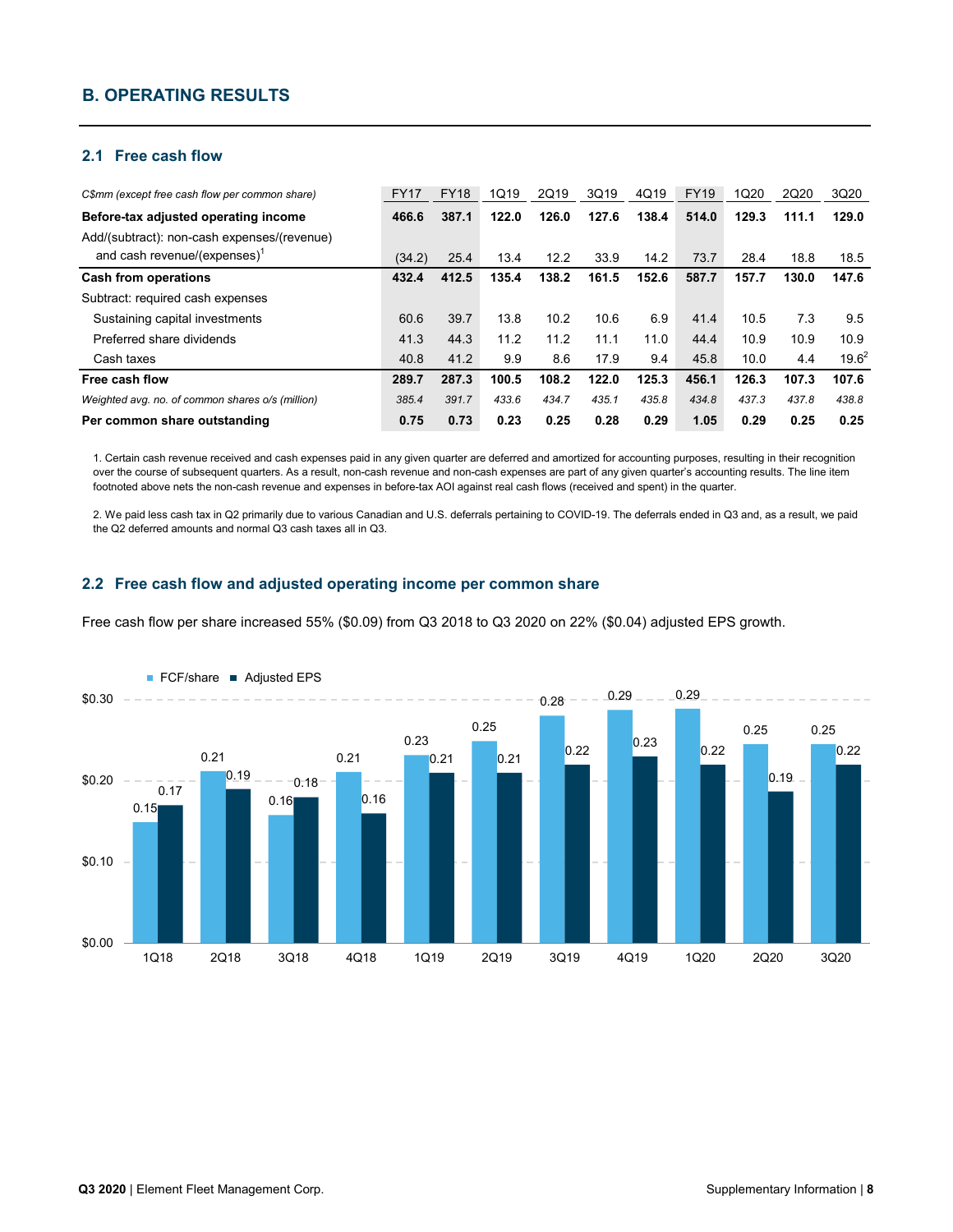# **B. OPERATING RESULTS**

#### **3.1 2Q20 → 3Q20 Adjusted operating income**

Adjusted operating income in Q3 was \$129.0 million, up \$17.9 million quarter-over-quarter. This improvement was primarily driven by service income (\$10.5 million) and syndication revenue (\$7.6 million) increases quarter-over-quarter, as well as net financing revenue growth (\$2.3 million) and increased AOI improvements delivered by transformation (\$4.2 million) quarterover-quarter. Increased opex and FX were headwinds quarter-over-quarter.



1. Numbers in this Section 3.1 chart may not perfectly add-up due to rounding.

#### **3.2 2Q20 → 3Q20 Opex**

Adjusted operating expenses decreased \$0.1 million quarter-over-quarter to \$114.3 million in Q3 2020. Transformation savings of \$1.9 million, \$2.3 million of favourable FX and \$0.2 million less depreciation in the quarter were partially offset by a \$3.0 million increase in compensation costs attributable to growth roles and \$1.4 million of additional G&A before the impacts of transformation.



1. Numbers in this Section 3.2 chart may not perfectly add-up due to rounding.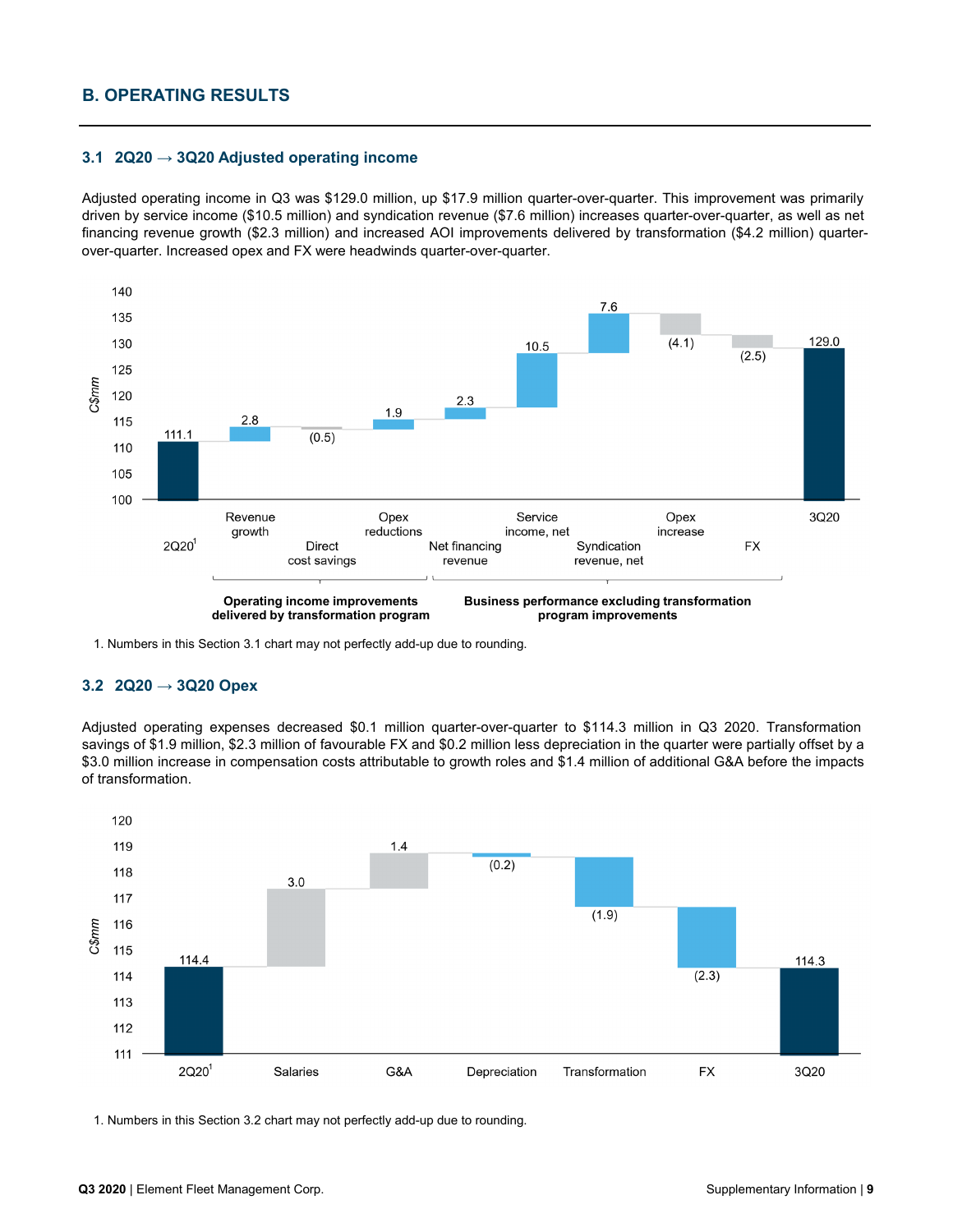# **B. OPERATING RESULTS**

#### **3.3 Operating leverage**

Operating margin increased ~370 bps quarter-over-quarter from 49% in Q2 2020 to 53% in Q3 2020 driven by increases across all three revenue streams and essentially flat opex quarter-over-quarter.



#### **3.4 Pre-tax return on common equity**

This quarter, we are introducing an improved formula for calculating Element's return on equity, with the goal of better representing true trending business performance by reducing the impact of individual quarterly results. Abbreviated "PRoCE" for Pre-tax Return on Common Equity and calculated as set out below, our Q3 result is a ~200 basis point improvement over Q3 2018, a ~20 basis point decline from Q3 2019 and a ~40 basis point decline from Q2 2020 – due to the redemption of the Series G preferred shares at the end of the quarter. By the old formula, ROE improved ~150 basis points quarter-over-quarter and ~20 basis points year-over-year.



1. 4Q19 return on equity calculated using the old formula was 12.6%; 12.3% excludes the 19th Capital charge in that quarter.

#### **Definitions**

New PRoCE formula The sum of before-tax adjusted operating income, minus preferred share dividends, for each of the current and three preceding quarters; divided by average total equity for the current quarter and same-quarter prior year, minus current quarter preferred share capital.

After-tax adjusted operating income attributable to common shareholders for the quarter, multiplied by four (i.e. annualized), divided by average total equity of the current and immediately preceding quarter, minus current quarter preferred share capital. Old ROE formula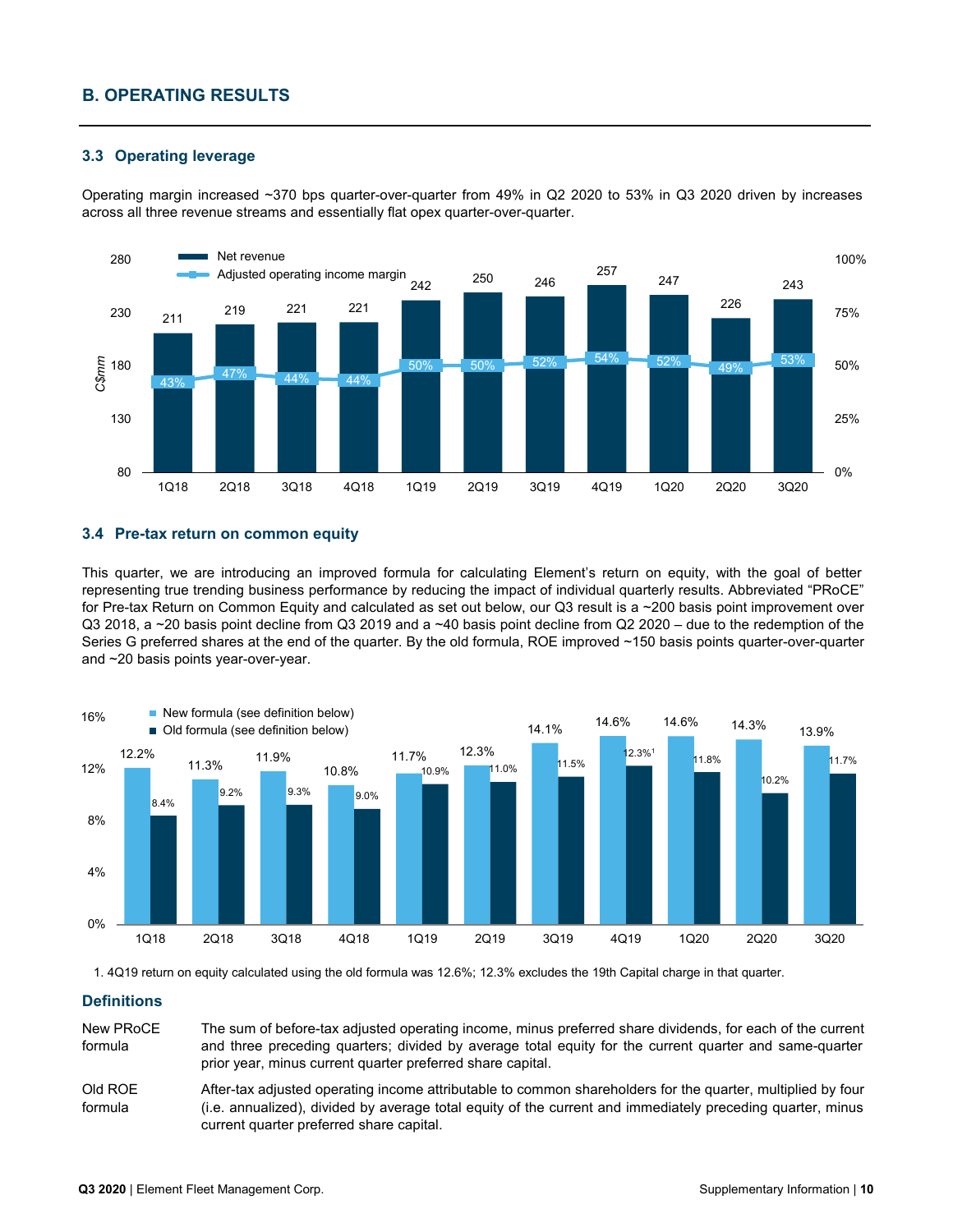# **Balance Sheet and Assets Under Management**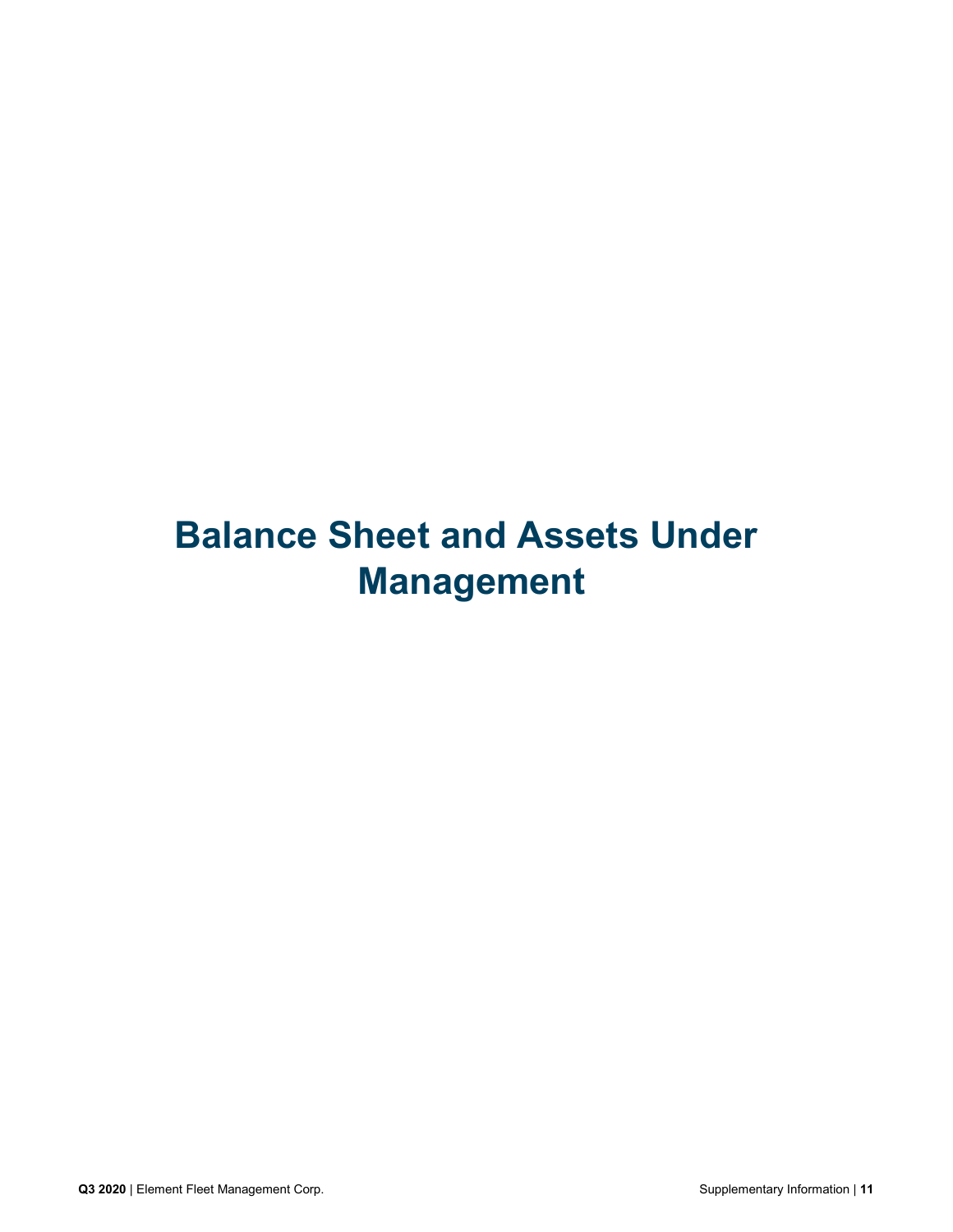# **C. BALANCE SHEET AND ASSETS UNDER MANAGEMENT**

**Note:** References to "assets under management", "originations", "interim funded assets" and "earning assets" throughout this section C exclude  $19<sup>th</sup>$  Capital historical volumes.

#### **4.1 Assets under management by geography**

Assets under management in the US and Canada decreased slightly as amortization and dispositions outweighed originations, Mexico increased slightly and Australia and New Zealand remained essentially flat.

| Local currencies, billions      |     |     | 1Q18 2Q18 3Q18 4Q18 1Q19 2Q19 3Q19 4Q19 1Q20 2Q20 3Q20 |                   |                                   |      |      |      |        |
|---------------------------------|-----|-----|--------------------------------------------------------|-------------------|-----------------------------------|------|------|------|--------|
| US and Canada (USD)             | 98  | 9.7 | 99                                                     |                   | 9.9 10.1 10.5 10.9 11.0 10.7 10.2 |      |      |      |        |
| Mexico (MXN)                    | 6.9 | 74  |                                                        | 9.4 9.9 10.8 11.9 |                                   | 14.0 | 14.9 | 15.9 | - 16.3 |
| Australia and New Zealand (AUD) |     |     | 1.6 1.6 1.6 1.7 1.7 1.7 1.7 1.7 1.7 1.7 1.6            |                   |                                   |      |      |      |        |

#### **4.2 Originations**

Q3 2020 originations remained essentially flat quarter-over-quarter.

| In CAD, billions                 |     |     | 1Q18 2Q18 3Q18 4Q18 1Q19 2Q19 3Q19 4Q19 1Q20 2Q20 3Q20 |  |  |                                 |  |
|----------------------------------|-----|-----|--------------------------------------------------------|--|--|---------------------------------|--|
| Originations                     |     |     | 1.5 1.7 1.5 1.8 1.7 1.8 2.1 2.2 2.0 1.3 1.3            |  |  |                                 |  |
| As a % of originations that year | 23% | 26% | 23% 28% 22% 23% 27% 28%                                |  |  | the contract of the contract of |  |

# **4.3 Assets under management (constant currency)**

On a constant currency basis, assets under management have decreased by \$0.2 billion (0.7%) since Q3 2019, and \$0.7 billion (4.1%) quarter-over-quarter. This is due to below average origination volumes in the last two quarters – essentially driven by COVID-19.



**4.4 Assets under management**

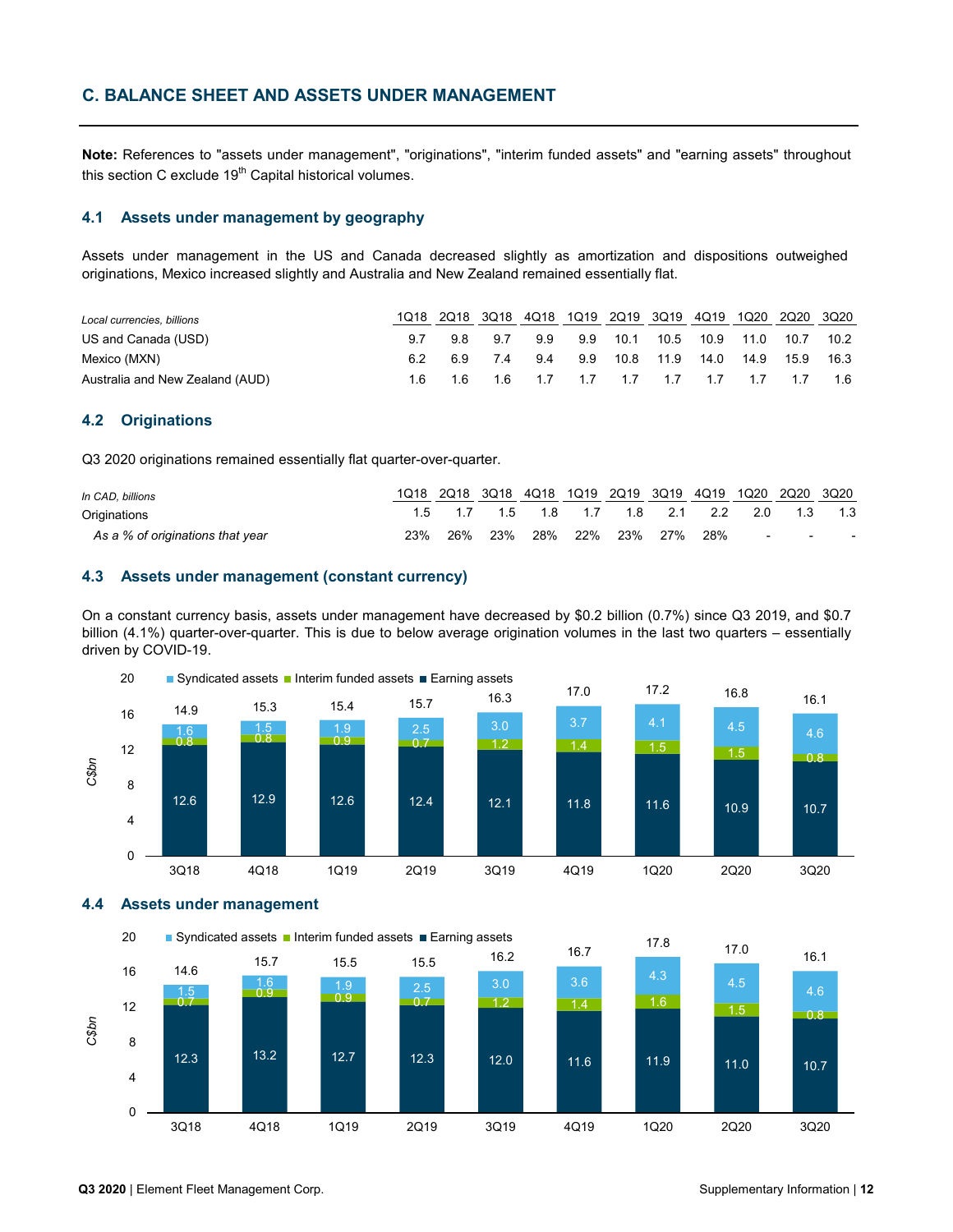# **C. BALANCE SHEET AND ASSETS UNDER MANAGEMENT**

#### **4.5 2Q20 → 3Q20 Assets under management**

Originations of \$1.3 billion were offset by \$1.6 billion of amortization, dispositions of \$0.4 billion and FX of \$0.2 billion, resulting in a net decrease in assets under management of \$0.9 billion quarter-over-quarter.



#### **4.6 2Q20 → 3Q20 Interim funded assets**

Interim funded assets declined by \$0.7 billion quarter-over-quarter as originations of \$1.3 billion and FX of \$0.1 billion were offset by \$2.1 billion of activations.



#### **4.7 2Q20 → 3Q20 End-of-period earning assets**

Activations of \$2.1 billion were offset by amortization of \$1.2 billion, dispositions of \$0.4 billion, syndication of \$0.6 billion and FX of \$0.1 billion.



#### **Definitions**

"Originations" An origination occurs when Element pays a manufacturer for a vehicle.

"Activations" An activation occurs when a vehicle is delivered to a client.

"Interim funded assets" Interim funded assets are vehicles paid for by Element ("originated") but not yet delivered to our clients ("activated"). The most common reason for a timing difference between origination and activation is client-required vehicle upfit.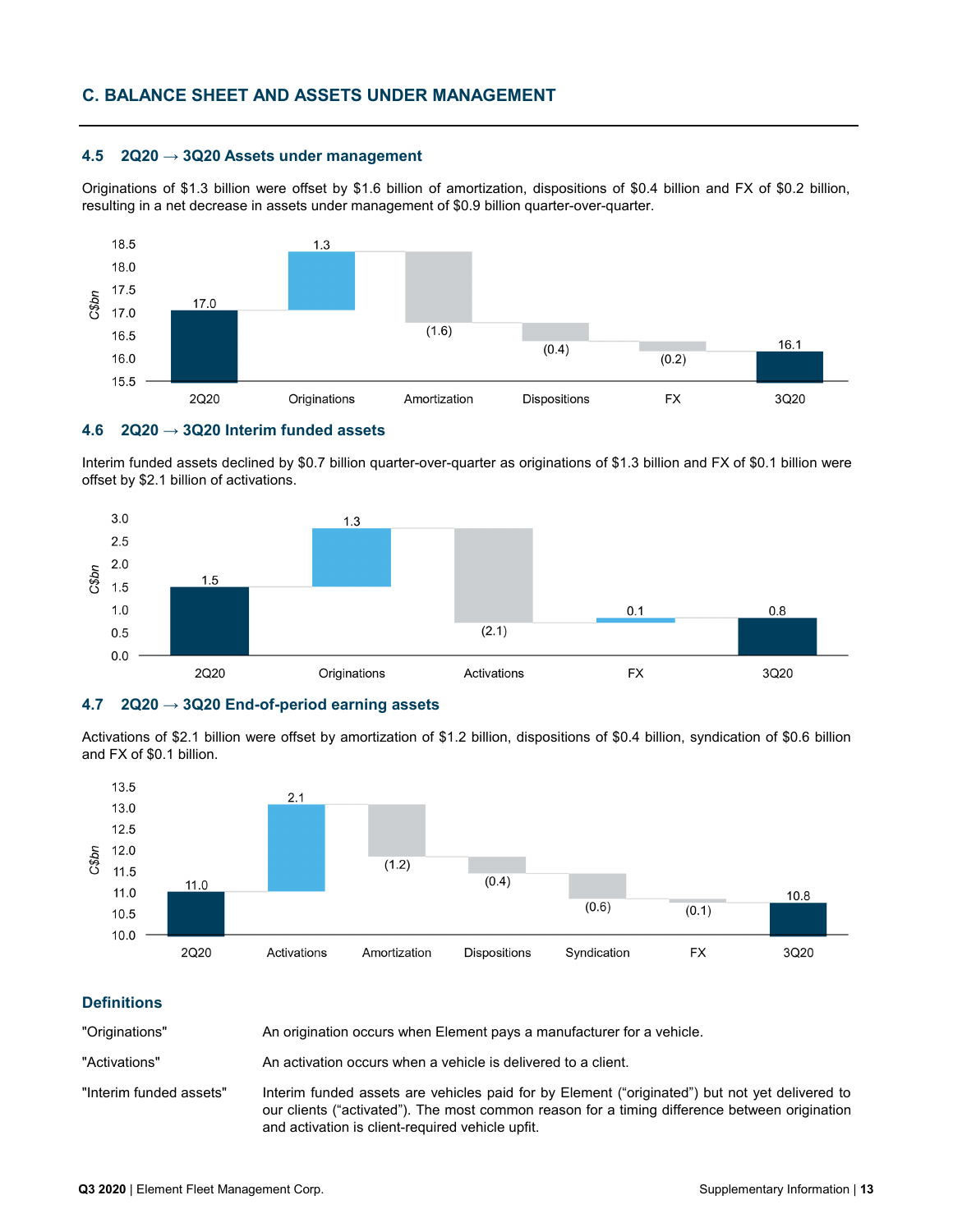# **C. BALANCE SHEET AND ASSETS UNDER MANAGEMENT**

#### **5.0 Tangible leverage ratio**

Our tangible leverage ratio decreased to 6.66 at quarter-end, predominantly driven by syndication. Adjusted for the impact of the dedicated credit facility for Armada, our tangible leverage ratio would be 6.34 at quarter-end. Without adjusting for the dedicated credit facility, our tangible leverage ratio would nonetheless have been 5.92 at quarter-end had we not redeemed the Series G Preferred shares on September 30, 2020. We continue targeting a tangible leverage ratio below 6.0.



1. Tangible leverage was reduced to 7.66x with the \$345 million equity issuance announced October 1, 2018.

#### **6.0 Value of tax assets**

The value of tax assets at the end of Q3 2020 was \$396.7 million, equating to \$0.90 per common share.

| C\$mm (except tax asset value per common share)   | <b>YE17</b> | YE18  | <b>YE19</b> | 1020  | 2020  | 3Q20  |
|---------------------------------------------------|-------------|-------|-------------|-------|-------|-------|
| Value of tax assets                               | 147.3       | 365.7 | 392.7       | 417.1 | 4117  | 396.7 |
| Weighted average number of common shares o/s (mm) | 385.4       | 391.7 | 434.8       | 437.3 | 437.8 | 438.8 |
| Tax asset value per common share                  | 0.38        | 0.93  | 0.90        | 0.95  | 0.94  | 0.90  |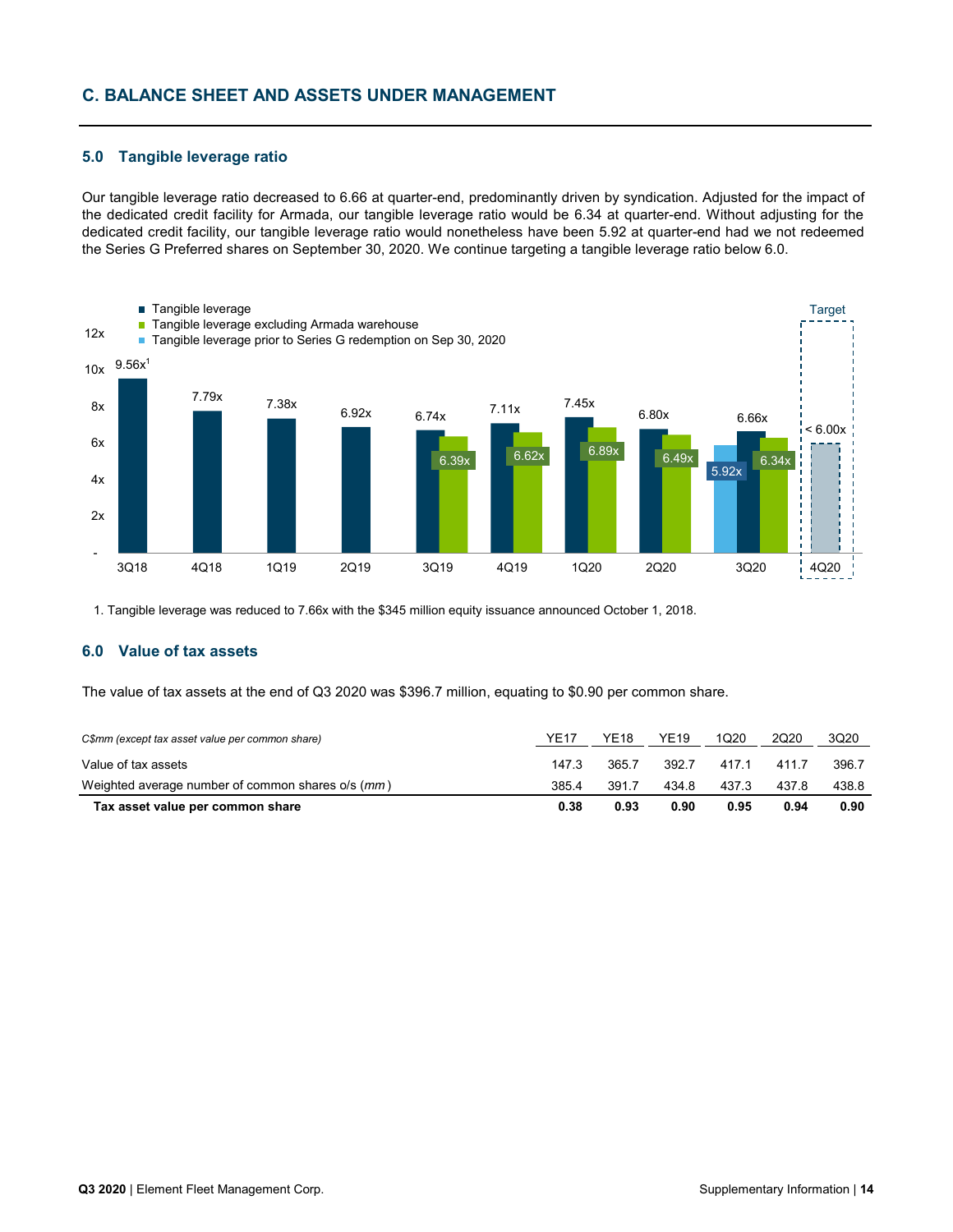**COVID-19-related Items of Interest**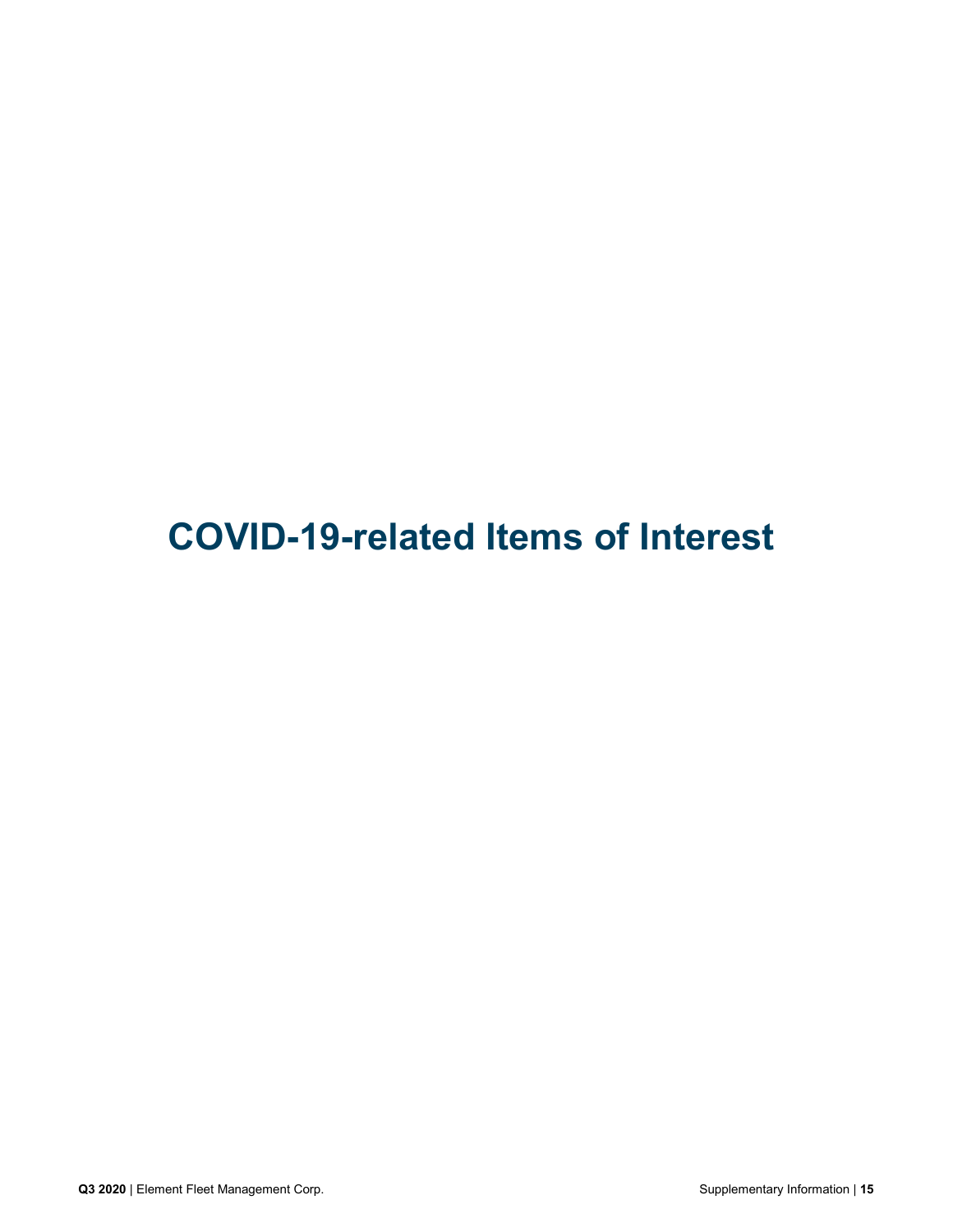# **D. COVID-19-RELATED ITEMS OF INTEREST**

# **How has the economic slowdown impacted your liquidity?**

#### **7.0 Working capital release**

An innate defensive characteristic of Element's business model is the fact that, in an economic slowdown that reduces client activity, we generate liquidity from the declining working capital balances we fund in support of client activity. The working capital we extend on behalf of our clients relates to service billings, passthrough charges (products and services for which we have paid but not yet been reimbursed by clients) and to a lesser extent, syndicated assets. Working capital outlay remained constant quarter-over-quarter.

| C\$mm                                    | 2018 | 3Q18 | 4018 | 1Q19 | 2Q19 | 3Q19 | 4Q19 | 1Q20 | 2Q20 | 3Q20 |
|------------------------------------------|------|------|------|------|------|------|------|------|------|------|
| Receivables related to syndicated assets | 14   | 15   | 19   | 24   | 27   | 38   | 42   | 45   | 46   | 46   |
| Outstanding service billings             | 267  | 288  | 350  | 296  | 331  | 296  | 308  | 252  | 155  | 122  |
| Receivables for passthrough charges      | 361  | 364  | 279  | 279  | 301  | 310  | 282  | 288  | 210  | 245  |
| Working capital outlay                   | 642  | 667  | 648  | 599  | 659  | 644  | 633  | 585  | 412  | 412  |

### **How has the economic slowdown impacted your servicing income?**

#### **8.1 Client vehicle usage**

Beginning in the second week of March, Element's U.S. and Canadian clients' vehicle usage declined by approximately 40% as measured by weekly fuel consumption compared to same-week 2019. Clients' vehicle usage has gradually improved since its April low-point. By comparison:

• Based on over 600 million drivers globally who use TomTom tech in their navigation devices, in-dash systems and smartphones, equity research professionals at RBC Capital Markets collected, analyzed and published $^{\rm 1}$ data comparing multicity 2020 traffic levels to their respective daily averages from 2019. This data suggests that vehicle usage in 14 major U.S. and Canadian urban centers fell by approximately 80% in March and has gradually risen to 50% of 2019 levels.

• Data from the U.S. Department of Transportation Federal Highway Administration indicates that total vehicle miles travelled monthly on U.S. highways was down 40% in March compared to same-month 2019, and has since recovered to being down 12% in August.



1. "RBC Global Traffic Trends", RBC Capital Markets equity research published September 11, 2020, www.rbcinsightresearch.com and subsequent data.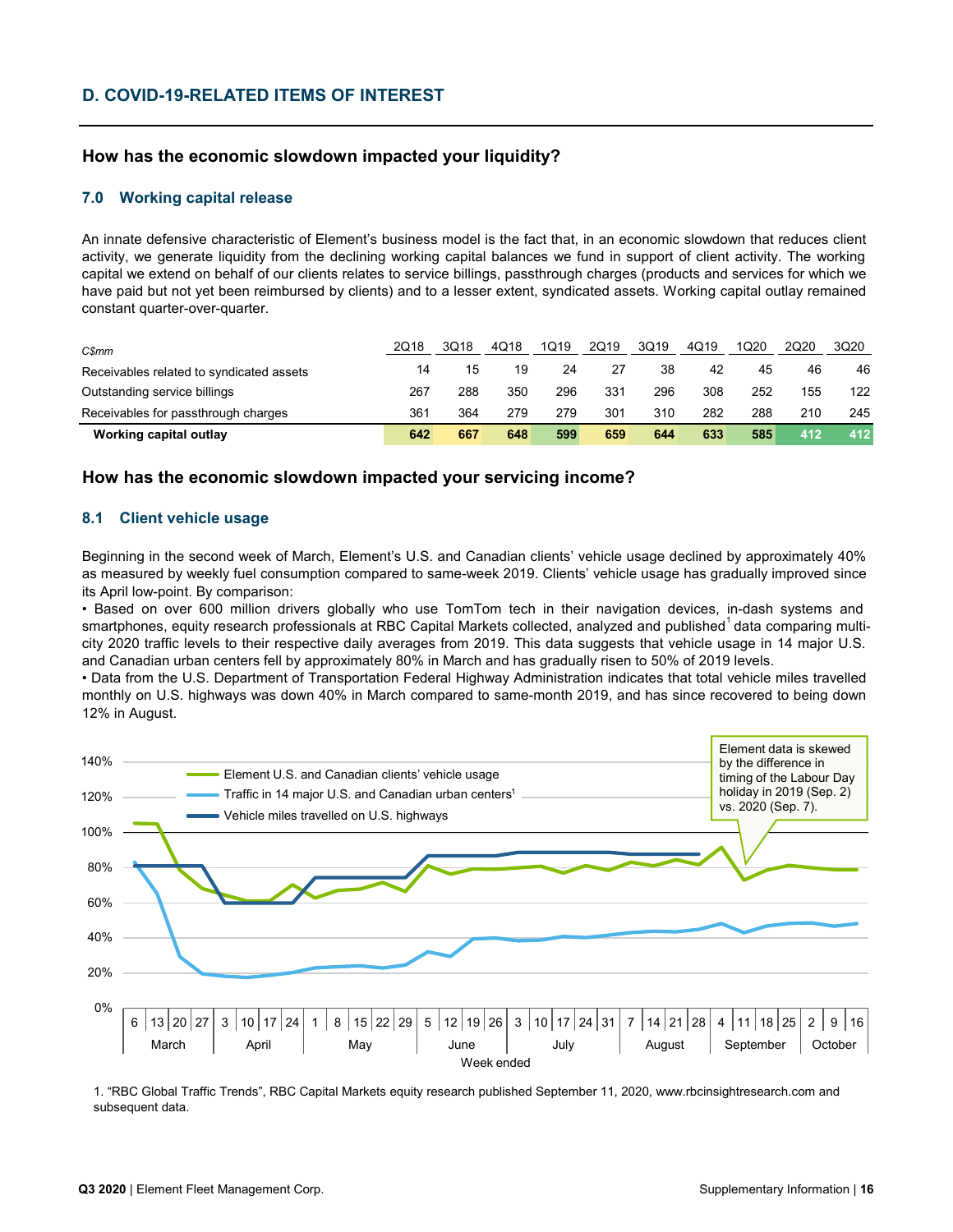# **D. COVID-19-RELATED ITEMS OF INTEREST**

#### **8.2 Service transaction volumes**

Clients' fuel, maintenance and accident transaction volumes continue to grow steadily from the abrupt decline in mid-March. The following chart shows number of transactions in all geographies weekly in 2020 as a percentage of same-week 2019 data.



### **How has the economic slowdown impacted remarketing?**

#### **8.3 Remarketing performance**

Element's remarketing volumes and proceeds of vehicle sales have recovered after a rapid decline in March. Overall remarketing performance has been matching or exceeding 2019 levels since June. The following chart shows weekly 2020 data as a percentage of same-week 2019 data across all geographies.

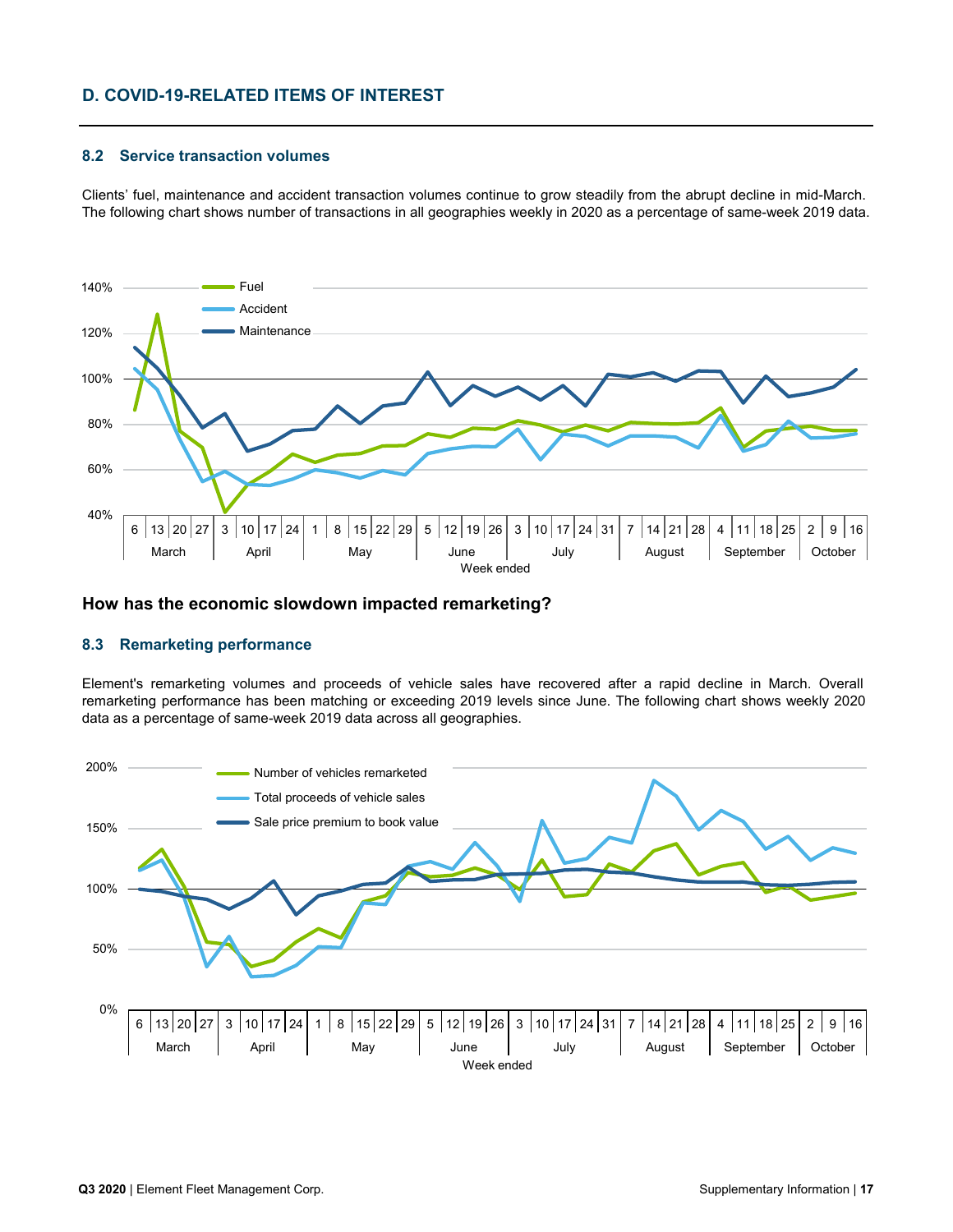# **D. COVID-19-RELATED ITEMS OF INTEREST**

# **How has the economic slowdown impacted clients' ability to stay current and your ability to collect?**

#### **9.1 Payment deferrals**

Element received virtually no additional payment deferral requests during Q3 2020. Of the \$23 million in deferrals granted in Q2 2020, approximately \$17 million have been repaid as of September 30, 2020, with no departures from payment plans.

#### **9.2 Delinquency schedule**

Net finance receivables invoiced by Element but unpaid by clients for more than 30 days result in the categorization of the clients' entire contract balance as delinquent. In other words, delinquencies are reported in our financial statements as the aggregate net investment in finance receivables (i.e. finance lease receivables and finance loan receivables) attributable to delinquent client accounts – rather than the actual amounts in respect of which clients are delinquent. The latter amounts are typically immaterial:

| All monetary figures are in C\$mm                           | 3018 | 4Q18 | 1019 | 2Q19 | 3Q19 | 4Q19 | 1Q20 | 2020 | 3Q20 |
|-------------------------------------------------------------|------|------|------|------|------|------|------|------|------|
| Number of delinguent clients                                | 58   | 59   | 47   | 40   | 42   | 51   | 32   | 55   | 33   |
| Reported delinguent amount                                  | 14.6 | 15.7 | 14.7 | 9.7  | 9.7  | 14.9 | 47.8 | 35.3 | 10.5 |
| Actual delinguent net finance receivable amount outstanding | 2.6  | 4.7  | 2.8  | 2.8  | 2.3  | 5.7  | 4.9  | っぺ   | 0.9  |
| Average actual amount outstanding per delinguent client     | 0.04 | 0.08 | 0.06 | 0.07 | 0.06 | 0.11 | 0.15 | 0.05 | 0.03 |